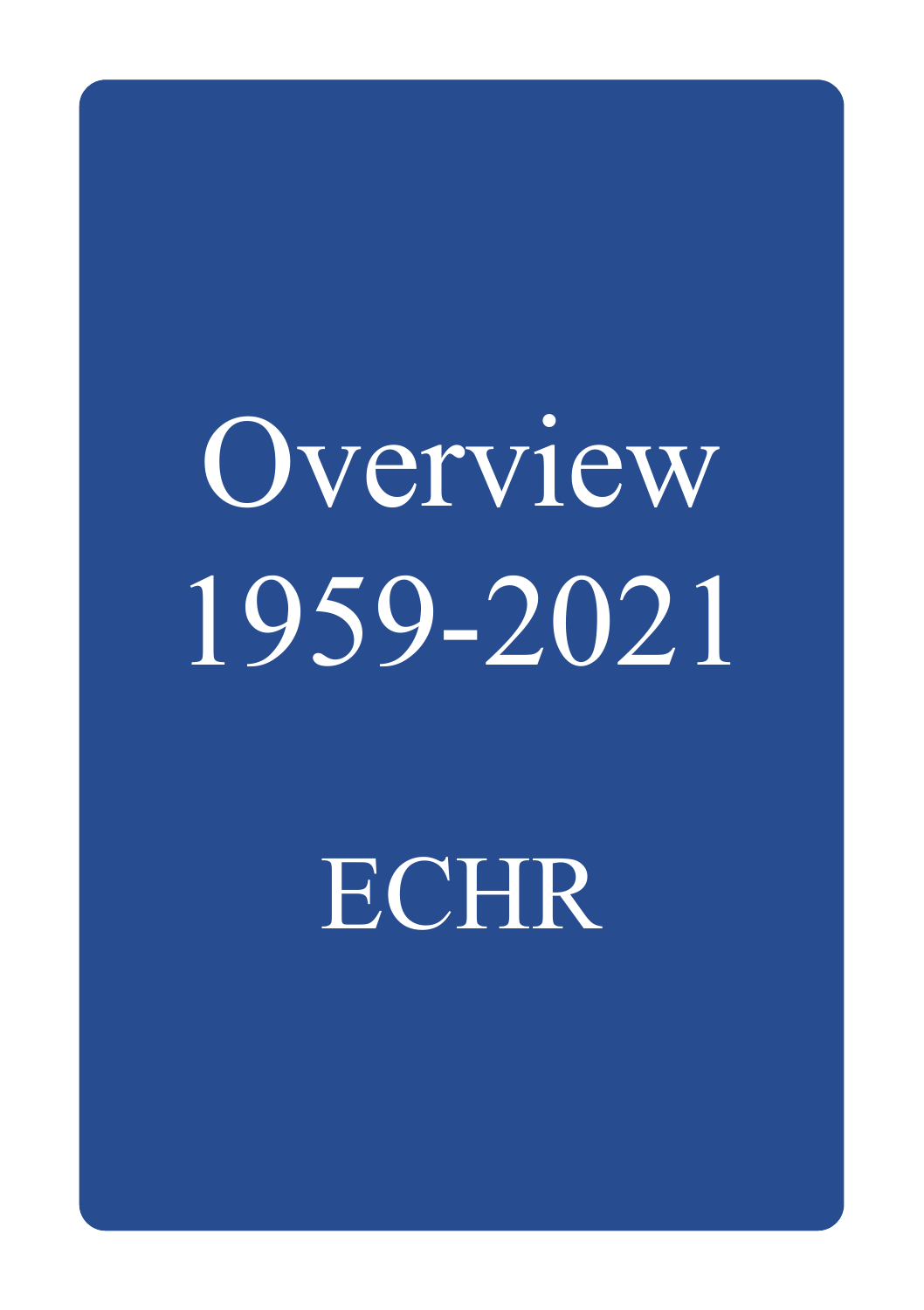## **Statistics 1959 to 2021**

### **Judgments by State**

Since it was established in 1959 the Court has delivered 24,511 judgments. Around 40% of these concerned 3 member States of the Council of Europe: Turkey (3,820), the Russian Federation (3,116) and Italy (2,466).

In 84% of the judgments it has delivered since 1959, the Court has found at least one violation of the Convention by the respondent State.



This document has been prepared by the Public Relations Unit, and does not bind the Court. It is intended to provide basic general information about the way the Court works. For more detailed information, please refer to documents issued by the Registry, available on the Court's website: www.echr.coe.int.

© European Court of Human Rights, February 2022

European Court of Human Rights Public Relations Unit Council of Europe F-67075 Strasbourg cedex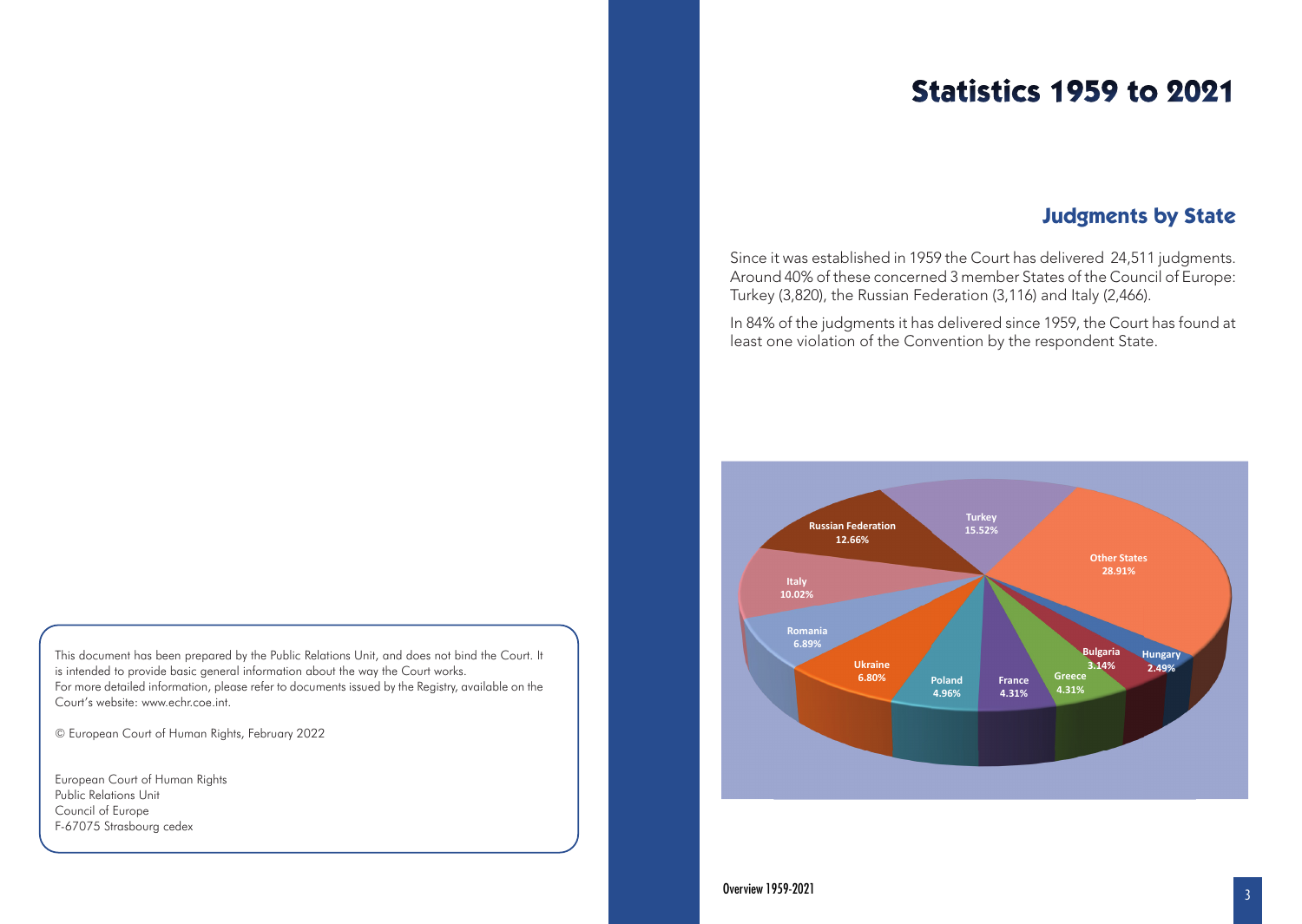### **Throughput of applications 1959\* - 2021**

### **Judgments delivered by the Court**

In recent years the Court has concentrated on examining complex cases, and has decided to join certain applications which raise similar legal questions so that it can consider them jointly.

Although in some years the number of judgments delivered each year by the Court has decreased, more applications have been examined by it.

Since it was set up, the Court has decided on the examination of around 957,300 applications through a judgment or decision, or by being struck out of the list.



| <b>Formotion</b>              | <b>Monday</b><br><b>Spoilchions</b> | <b>Architects</b><br>Monicolions<br>decision | <b>REGISTER</b><br><b>Charles Marking</b> | <b>SANGRIAN</b><br><b>CONTROL</b> |
|-------------------------------|-------------------------------------|----------------------------------------------|-------------------------------------------|-----------------------------------|
|                               | 1959-2021                           | 1959-2021                                    | 1959-2021                                 | 1959-2021                         |
| Albania                       | 1 591                               | 1 0 5 2                                      | 136                                       | 1 1 8 8                           |
| <b>Andorra</b>                | 109                                 | 98                                           | 9                                         | 107                               |
| Armenia                       | 4 0 7 8                             | 2 5 8 4                                      | 179                                       | 2763                              |
| <b>Austria</b>                | 8 9 5 8                             | 9 5 2 4                                      | 444                                       | 9968                              |
| Azerbaijan                    | 6978                                | 4 3 3 1                                      | 565                                       | 4896                              |
| <b>Belgium</b>                | 4884                                | 5 2 3 3                                      | 338                                       | 5 5 7 1                           |
| <b>Bosnia and Herzegovina</b> | 13 212                              | 11974                                        | 641                                       | 12 615                            |
| <b>Bulgaria</b>               | 18 5 15                             | 17092                                        | 942                                       | 18 034                            |
| Croatia                       | 17 491                              | 16 540                                       | 530                                       | 17<br>070                         |
| Cyprus                        | 348                                 | 175                                          | 112                                       | 287                               |
| Czech Republic                | 14 0 16                             | 13612                                        | 287                                       | 13899                             |
| <b>Denmark</b>                | 925                                 | 935                                          | 68                                        | 2 0 0 3                           |
| <b>Estonia</b>                | 3 807                               | 3682                                         | 82                                        | 3764                              |
| <b>Finland</b>                | 5890                                | 5 689                                        | 193                                       | 5882                              |
| <b>France</b>                 | 35 258                              | 33 064                                       | 1 2 4 3                                   | 34 307                            |
| Georgia                       | 6 489                               | 5834                                         | 139                                       | 5 973                             |
| Germany                       | 27 755                              | 31 4 26                                      | 400                                       | 31826                             |
| Greece                        | 10892                               | 8 1 5 6                                      | 348                                       | 9504                              |
| Hungary                       | 25 352                              | 23 7 7 5                                     | 931                                       | 24 706                            |
| <b>Iceland</b>                | 359                                 | 291                                          | 38                                        | 329                               |
| <b>Ireland</b>                | 1 0 8 5                             | 119<br>1                                     | 39                                        | 158<br>1                          |
| <b>Italy</b>                  | 50 538                              | 41<br>623                                    | 3468                                      | 45 091                            |
| Latvia                        | 5 4 9 6                             | 4 9 5 0                                      | 165                                       | 5 1 1 5                           |
| Liechtenstein                 | 184                                 | 175                                          | 10                                        | 185                               |
| Lithuania                     | 7 624                               | 7 1 5 7                                      | 280                                       | 7 437                             |
| Luxembourg                    | 724                                 | 715                                          | 51                                        | 766                               |
| Malta                         | 534                                 | 329                                          | 141                                       | 470                               |
| <b>Republic of Moldova</b>    | 15 940                              | 14 146                                       | 693                                       | 14839                             |
| Monaco                        | 120                                 | 104                                          | 6                                         | 110                               |
| <b>Montenearo</b>             | 3 5 9 4                             | 3 2 7 6                                      | 93                                        | 3 3 6 9                           |
| <b>Netherlands</b>            | 11 593                              | 11 536                                       | 203                                       | 11739                             |
| <b>North Macedonia</b>        | 6518                                | 5 9 9 1                                      | 204                                       | 6 1 9 5                           |
| Norway                        | 2 131                               | 2 0 4 8                                      | 75                                        | 2 1 2 3                           |
| Poland                        | 75 599                              | 72 164                                       | 1 2 4 6                                   | 73 410                            |
| Portugal                      | 4 6 6 8                             | 3712                                         | 544                                       | 4 2 5 6                           |
| Romania                       | 87 964                              | 78 572                                       | 3732                                      | 82 304                            |
| <b>Russian Federation</b>     | 191 965                             | 167 488                                      | 7214                                      | 174 702                           |
| <b>San Marino</b>             | 136                                 | 95                                           | 25                                        | 120                               |
| Serbia                        | 34 858                              | 32 786                                       | 880                                       | 33 666                            |
| <b>Slovak Republic</b>        | 9 576                               | 8910                                         | 448                                       | 9 3 5 8                           |
| Slovenia                      | 10 136                              | 9634                                         | 392                                       | 10 0 26                           |
| <b>Spain</b>                  | 14 099                              | 13742                                        | 278                                       | 14 0 20                           |
| Sweden                        | 10 554                              | 10481                                        | 155                                       | 10 636                            |
| <b>Switzerland</b>            | 7908                                | 7794                                         | 221                                       | 8015                              |
| Turkey                        | 129 040                             | 107 527                                      | 6498                                      | 114 025                           |
| <b>Ukraine</b>                | 104 783                             | 74 731                                       | 18599                                     | 93 330                            |
| <b>United Kingdom</b>         | 23 197                              | 23 296                                       | 1869                                      | 25 165                            |
| <b>TOTAL</b>                  | 1 019 471                           | 901 168                                      | 56 154                                    | 957 322                           |

\* This table includes cases dealt with by the European Commission of Human Rights prior to 1959.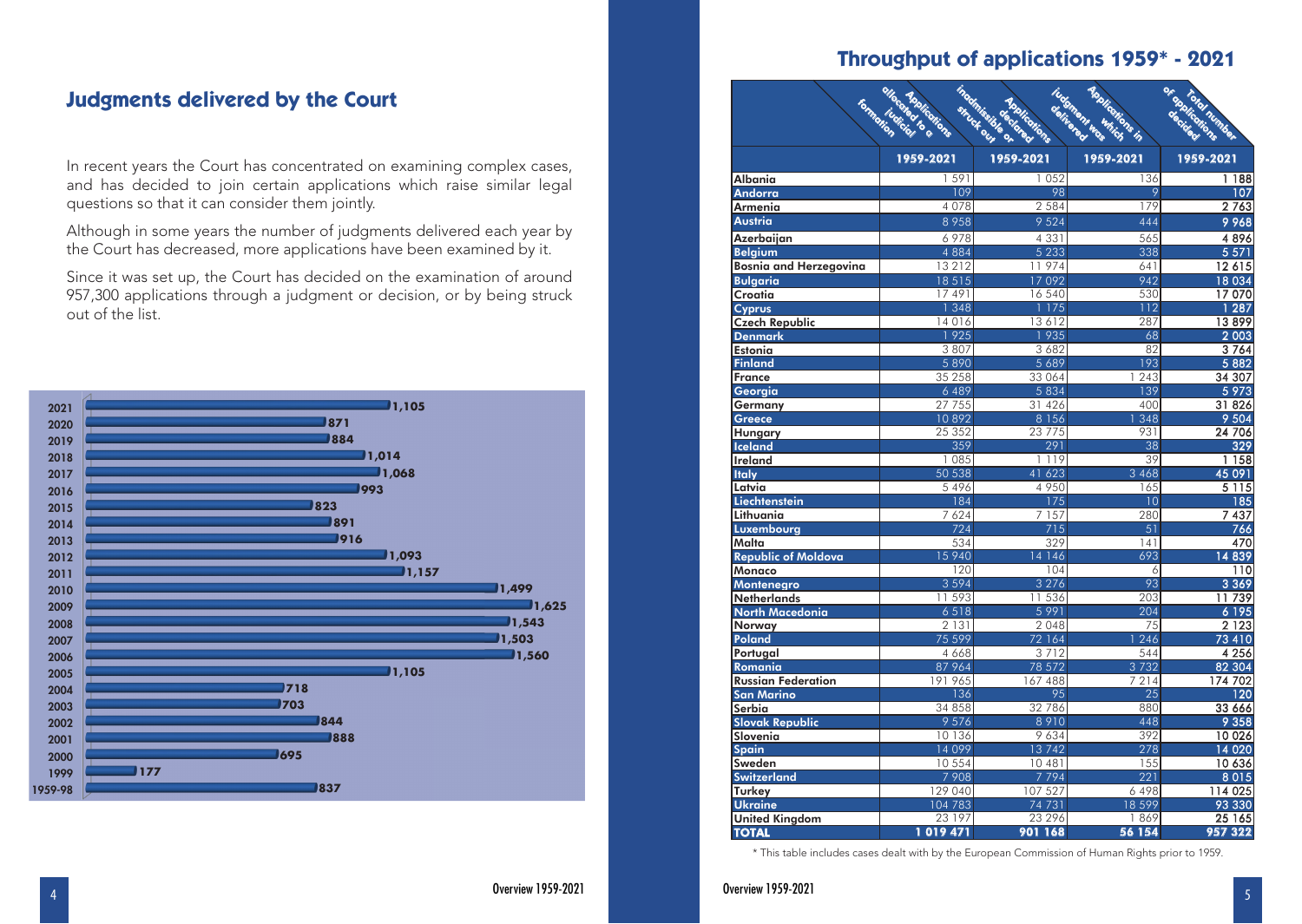### **Subject-matter of the Court's violation judgments (1959-2021)**

Nearly 40% of the violations found by the Court have concerned Article 6 of the Convention, whether on account of the fairness (16.55%) or the length (18.28%) of the proceedings.

The second most frequently found violation has concerned the right to liberty and security (Article 5).

Lastly, in more than 16% of cases, the Court has found a serious violation of the Convention, concerning the right to life or the prohibition of torture and inhuman or degrading treatment (Articles 2 and 3).



### **Subject-matter of the Court's violation judgments (Comparative Graph 1959-2021 & 2021)**

The violation most frequently found by the Court concerns Article 6 (right to a fair hearing), particularly with regard to the excessive length of the proceedings. In 2021 almost a quarter of all violations found by the Court related to this provision.

For a number of years, however, other violations of the Convention have been found increasingly frequently. In 2021 this was particularly the case with regard to the prohibition of torture and inhuman or degrading treatment (Article 3) as well as the right to liberty and security (Article 5).

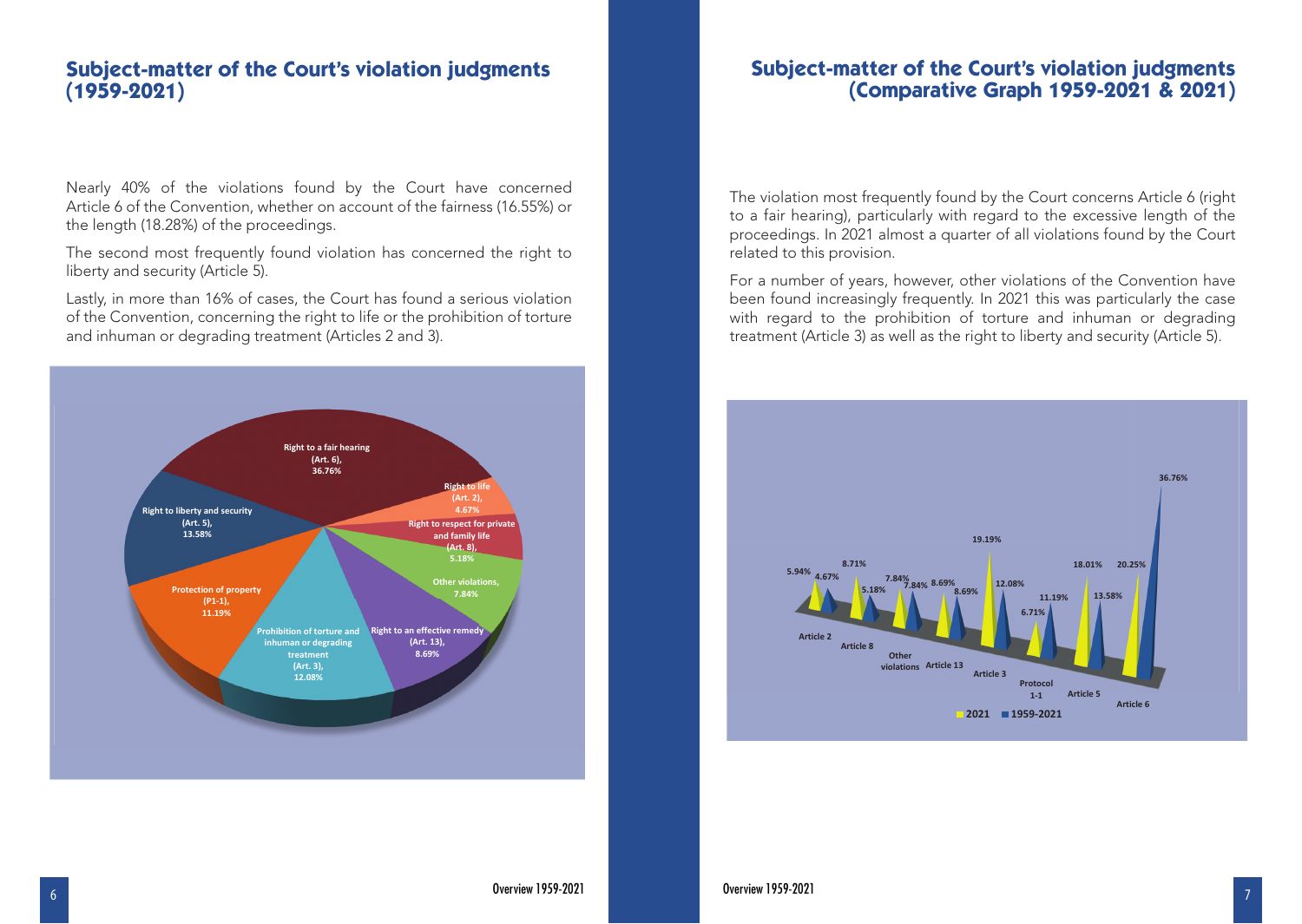



### 9 Overview 1959-2021 Overview 1959-2021

# **Violations by Article and by State** 3. Cases where the Court found there would be a violation of Article 2 and/or 3 if the applicant is removed to a State where he/she is at risk.

4. Seventy-nine judgments are against more than one respondent State.

1. Other judgments: just satisfaction, revision, preliminary objections and lack of jurisdiction.

2. Figures in this column may include conditional violations.

Figures in this column are available only from 2013.

8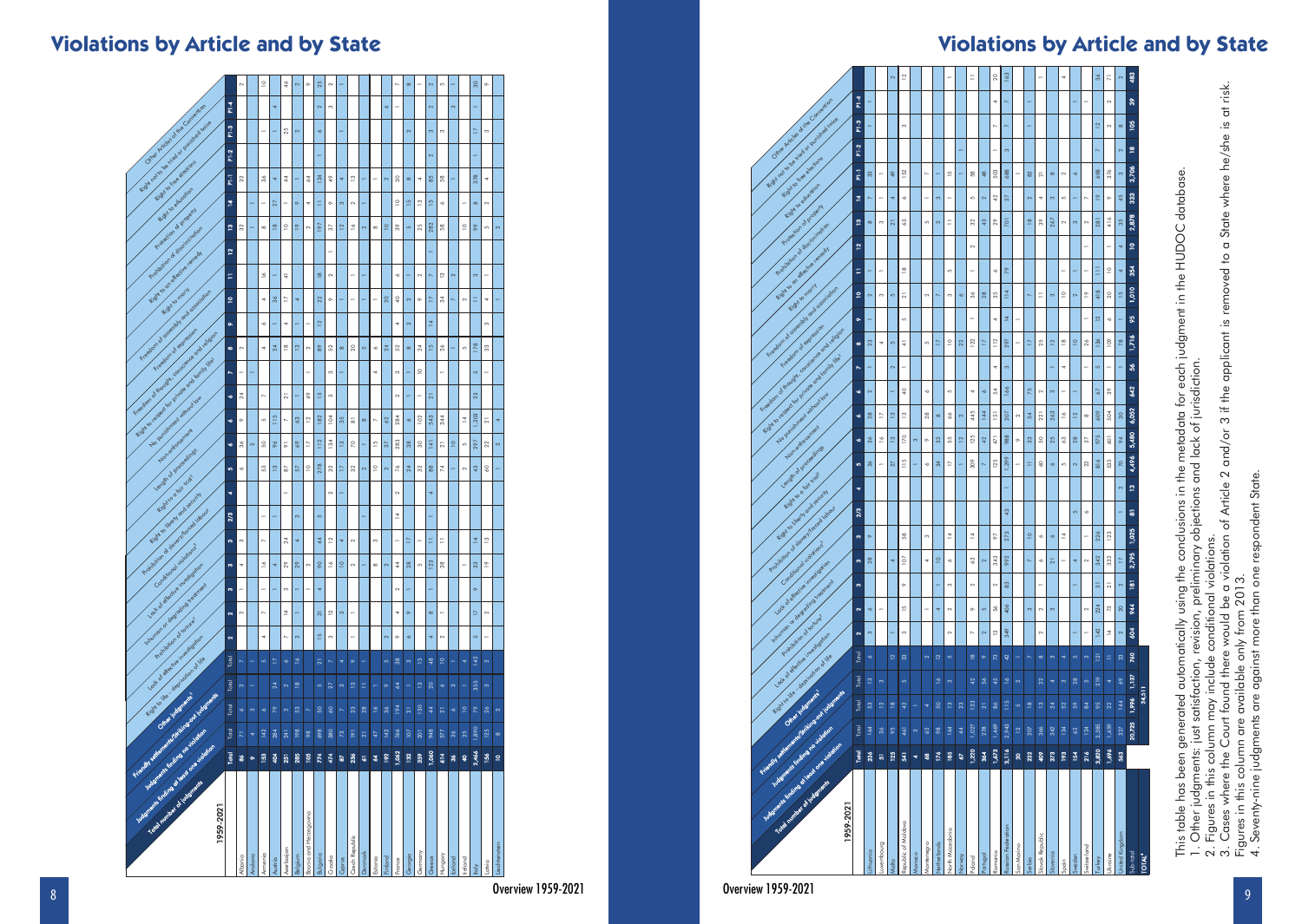### **History of the Court's reforms**

Since the Court was set up in 1959, the member States of the Council of Europe have adopted a number of protocols to the European Convention on Human Rights with the aim of improving and strengthening its supervisory mechanism.

In 1998 Protocol No. 11 thus replaced the original two-tier structure, comprising the Commission and the Court on Human Rights, sitting a few days per month, by a single full-time Court. This change put an end to the Commission's filtering function, enabling applicants to bring their cases directly before the Court.

A second major reform to address the considerable increase in the number of applications and the Court's backlog was brought about by the entry into force of Protocol No. 14 in 2010. This Protocol introduced new judicial formations for the simplest cases and established a new admissibility criterion (existence of a "significant disadvantage" for the applicant); it also extended the judges' term of office to 9 years (not renewable).

Since 2010, several high-level conferences on the future of the Court have been convened to identify methods of guaranteeing the long-term effectiveness of the Convention system. These conferences have, in particular, led to the adoption of Protocols Nos. 15 and 16 to the Convention.

Protocol No. 15, adopted in 2013, inserted references to the principle of subsidiarity and the doctrine of the margin of appreciation into the Convention's preamble; it also reduced from 6 to 4 months the time within which an application must be lodged with the Court after a final national decision. It entered into force on 1 August 2021.

Protocol No. 16 entered into force in 2018, allowing the highest courts and tribunals of a State Party to ask the Court to give advisory opinions on questions of principle relating to the interpretation or application of the Convention rights and freedoms.

### Working methods

The Court has reformed its working methods in order to increase its efficiency.

The Court has developed the pilot-judgments procedure to cater for the massive influx of applications concerning similar issues, also known as "systemic or structural issues" – i.e. those that arise from the non-conformity of domestic law with the Convention as regards the exercise of a particular right.

The Court has also adopted a priority policy so as to take into consideration the importance and urgency of the issues raised when deciding the order in which cases are to be dealt with.

# The life of an application

### Proceedings at national level Beginning of the dispute Is before the national courts **Exhaustion of domestic court** Decision of the highest domestic court Proceedings before the European Court of Human Rights Application to the Court **Admissibility criteria** month deadline for applyin Exhaustion of domestic plaints to be based on Applicant has suffered a significant disadvantage to the Court remedies the European Convention (from the final domestic judicial decision) Initial analysis Admissibility decision ndmissibility decision on of the admissibility and meri $\,$ Judgment finding a violation Judgment finding no violation  $R_{\text{est}}$  for re-examination of the case Request accepted Request dismissed = case conluded = referral to the Grand Chamber Judgment finding no violation Execution of judgment Transmission of the case file to the Committee of Ministers Obligations of the State in question Payment of compensation Adoption of general measures Adoption of individual measures tution, reopening of the proceedin (just satisfaction) (amendment to the legislation...) Examination by the Committee of Ministers Satisfactory execution Unsatisfactory execution  $\epsilon$  Final resolution =  $\cos \epsilon$  $\overline{\mathcal{C}}$ www.echr.coe.int

### 10 **Overview 1959-2021** Dverview 1959-2021 Dverview 1959-2021 Dverview 1959-2021 Dverview 1959-2021 Dverview 1959-2021 Dverview 1959-2021 Dverview 1959-2021 Dverview 1959-2021 Dverview 1959-2021 Dverview 1959-2021 Dverview